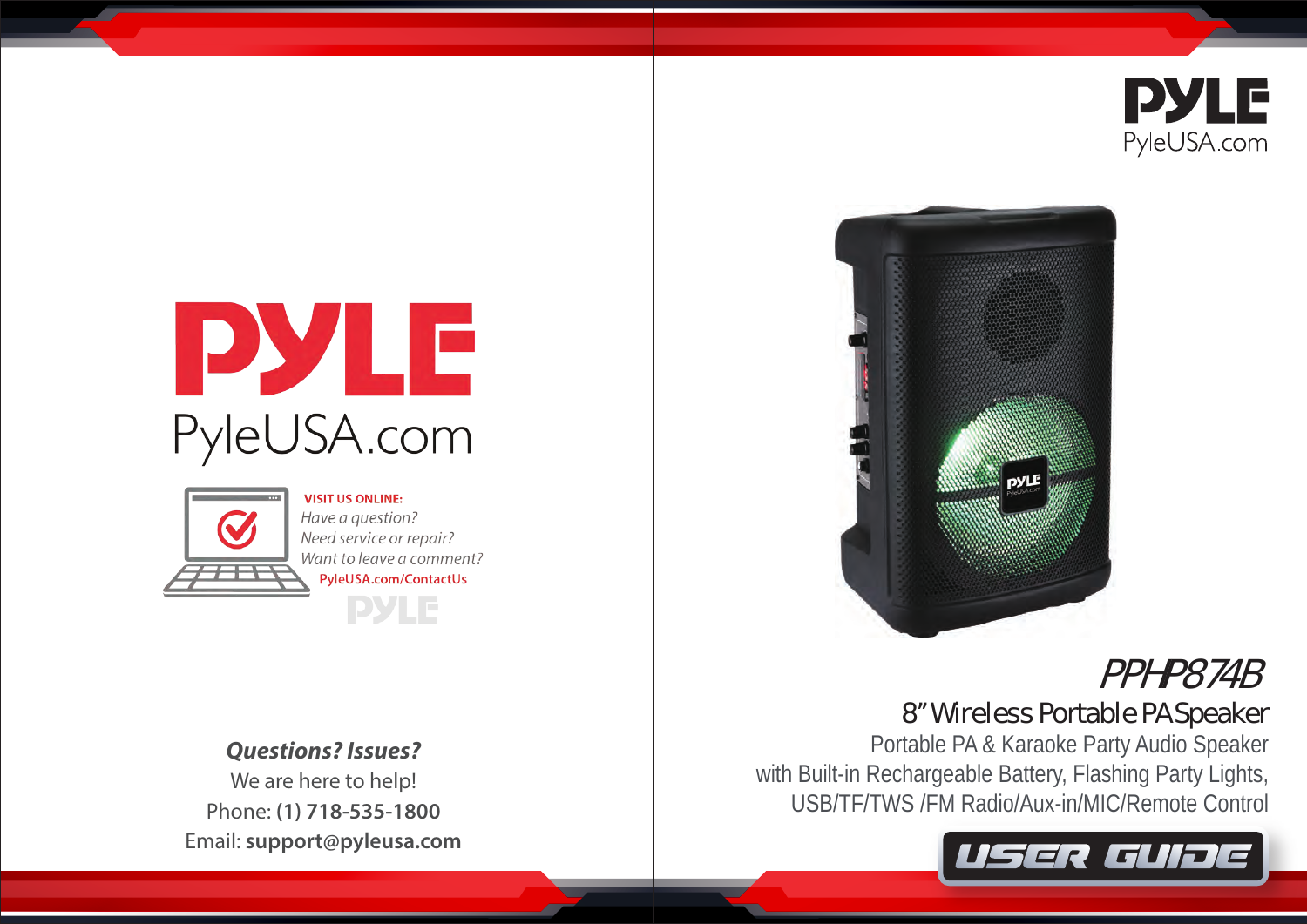#### *WARNING*

**This device complies with Part 15 of the FCC Rules. Operation is subject to the following two conditions:** (1) this device may not cause harmful interference, and (2) this device must accept any interference received, including interference that may cause undesired operation.

Changes or modifications not expressly approved by the party responsible for **compliance could void the user's authority to operate the equipment.**

**NOTE:** This equipment has been tested and found to comply with the limits for a Class B digital device, pursuant to Part 15 of the FCC Rules. These limits are designed to provide reasonable protection against harmful interference in a residential installation. This equipment generates, uses and can radiate radio frequency energy and, if not installed and used in accordance with the instructions, may cause harmful interference to radio communications. However, there is no guarantee that interference will not occur in a particular installation.

**If this equipment does cause harmful interference to radio or television reception**  which can be determined by turning the equipment off and on, the user is **encouraged to try to correct the interference by one or more of the following measures:**

- Reorient or relocate the receiving antenna. Increase the separation between the equipment and receiver
- Connect the equipment into an outlet on a circuit different from that to which the receiver is connected.
- Consult the dealer or an experienced radio/TV technician for help

**NOTE:** This device and its antenna(s) must not be co-located or operation in conjunction with any other antenna or transmitter.

#### **RF Exposure Statement**

To maintain compliance with FCC's RF Exposure guidelines. This equipment should be installed and operated with minimum distance of 20cm the radiator your body. This device and its antenna(s) must not be co-located or operation in conjunction with any other antenna or transmitter.

#### *IMPORTANT SAFETY MEASURES*

**Before using this machine, please read all the safety and operating instructions. Meanwhile, please observe all the indications about safe operating.**



- 1. **Protection of electric power supply line:** Be aware that the electric power supply line is not tramped, pressed by heavy objects. Pay special attention to the plug of power supply line and outlet on the machine. **DO NOT** lengthen the electric shock, **DO NOT** pull or drag or the power supply line.
- 2. **Ventilation:** This set must be put in ventilated place. **DO NOT** put disk on it or cloth to cover it. The distance away from the wall should not be less than 10 centimeters. **DO NOT** put this set on the bed, sofa, carpet or other objects with similar surface in case of good ventilation.
- 3. **Casing Dismantling: DO NOT** dismantle the casing. If one touches the inner components, he will probably get serious electric shock.
- 4. **Unusual smell:** When you discover unusual smell and smoke, cut power supplies immediately and pulls out the plus from the outlet on the wall. Contact the sell shop or nearest repairing center.

#### *PRODUCT FEATURES*

- 1. High-Powered PA Loudspeaker
- 2. With Karaoke function
- 3. Bass & Treble Adjust Knobs
- 4. Compatible to DVD/VCD/CD/TAPE/Audio/MP4/AUX;
- 5. Wireless Music Streaming Ability
- 6. Multi-Color Flashing LED Party Lights
- 7. Aux (3.5mm) Input Connector Jack